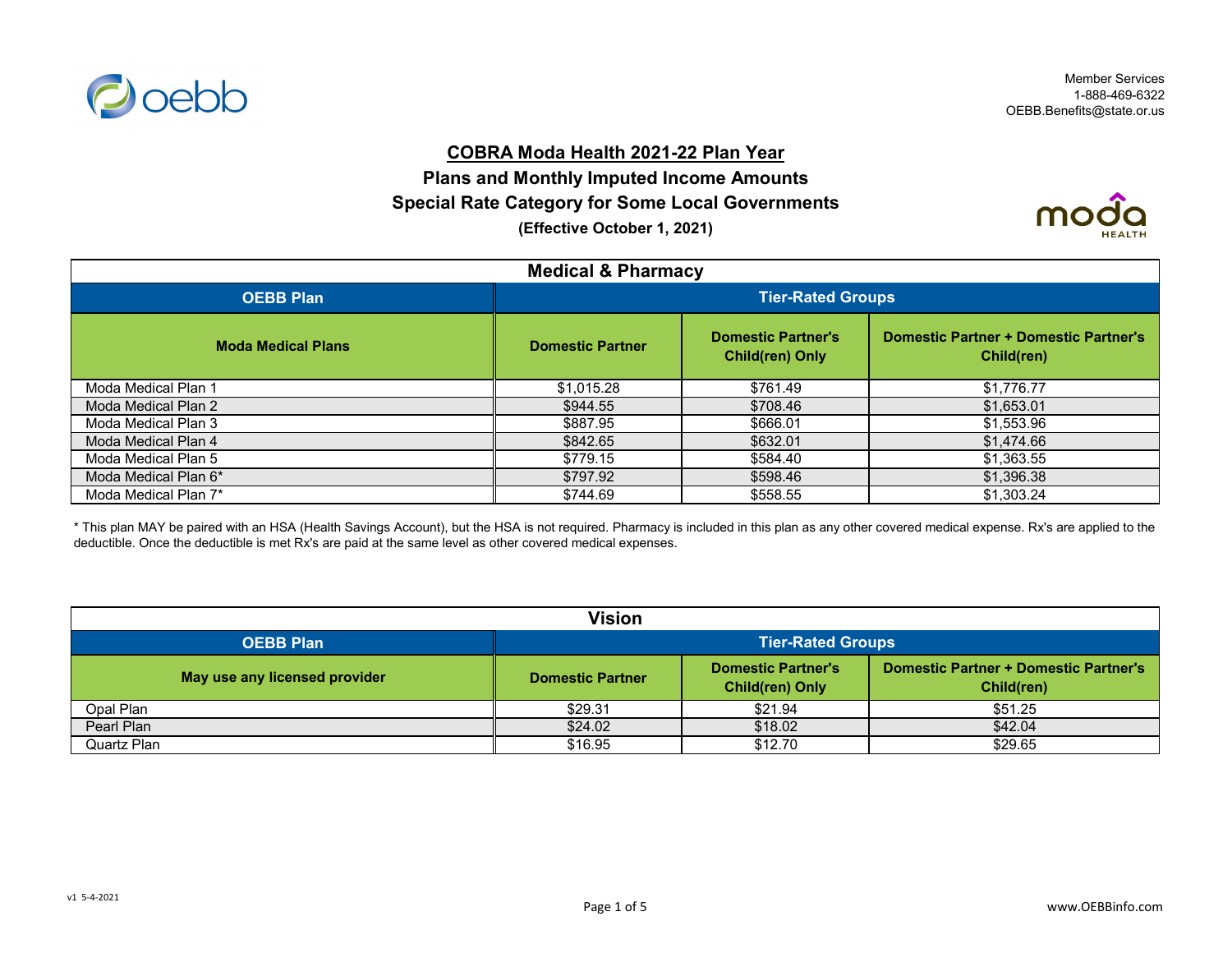

#### **COBRA Moda Health/Delta Dental 2021-22 Plan Year**

**Plans and Monthly Imputed Income Amounts (Effective October 1, 2021) Special Rate Category for Some Local Governments**

Δ DELTA DENTAL<sup>®</sup>

| <b>Dental and Orthodontia</b>                             |                          |                                                     |                                                            |
|-----------------------------------------------------------|--------------------------|-----------------------------------------------------|------------------------------------------------------------|
| <b>OEBB Plan</b>                                          | <b>Tier-Rated Groups</b> |                                                     |                                                            |
| Provider network noted in plan name below                 | <b>Domestic Partner</b>  | <b>Domestic Partner's</b><br><b>Child(ren) Only</b> | <b>Domestic Partner + Domestic Partner's</b><br>Child(ren) |
| Premier Plan 1 - Delta Dental Premier Network             | \$65.82                  | \$80.71                                             | \$146.53                                                   |
| Premier Plan 5 - Delta Dental Premier Network             | \$58.09                  | \$71.23                                             | \$129.32                                                   |
| Premier Plan 6* - Delta Dental Premier Network            | \$43.38                  | \$44.71                                             | \$88.09                                                    |
| Exclusive PPO Incentive Plan** - Delta Dental PPO Network | \$56.79                  | \$69.63                                             | \$126.42                                                   |
| Exclusive PPO Plan** - Delta Dental PPO Network           | \$38.82                  | \$47.60                                             | \$86.42                                                    |

\* This plan has no orthodontia coverage

\*\* This plan has no out-of-network benefit. Services performed by providers outside the Delta Dental PPO network are not covered unless for a dental emergency. Covered emergencies consist of problem focused exam, palliative treatment and x-rays. All other services are considered non-covered.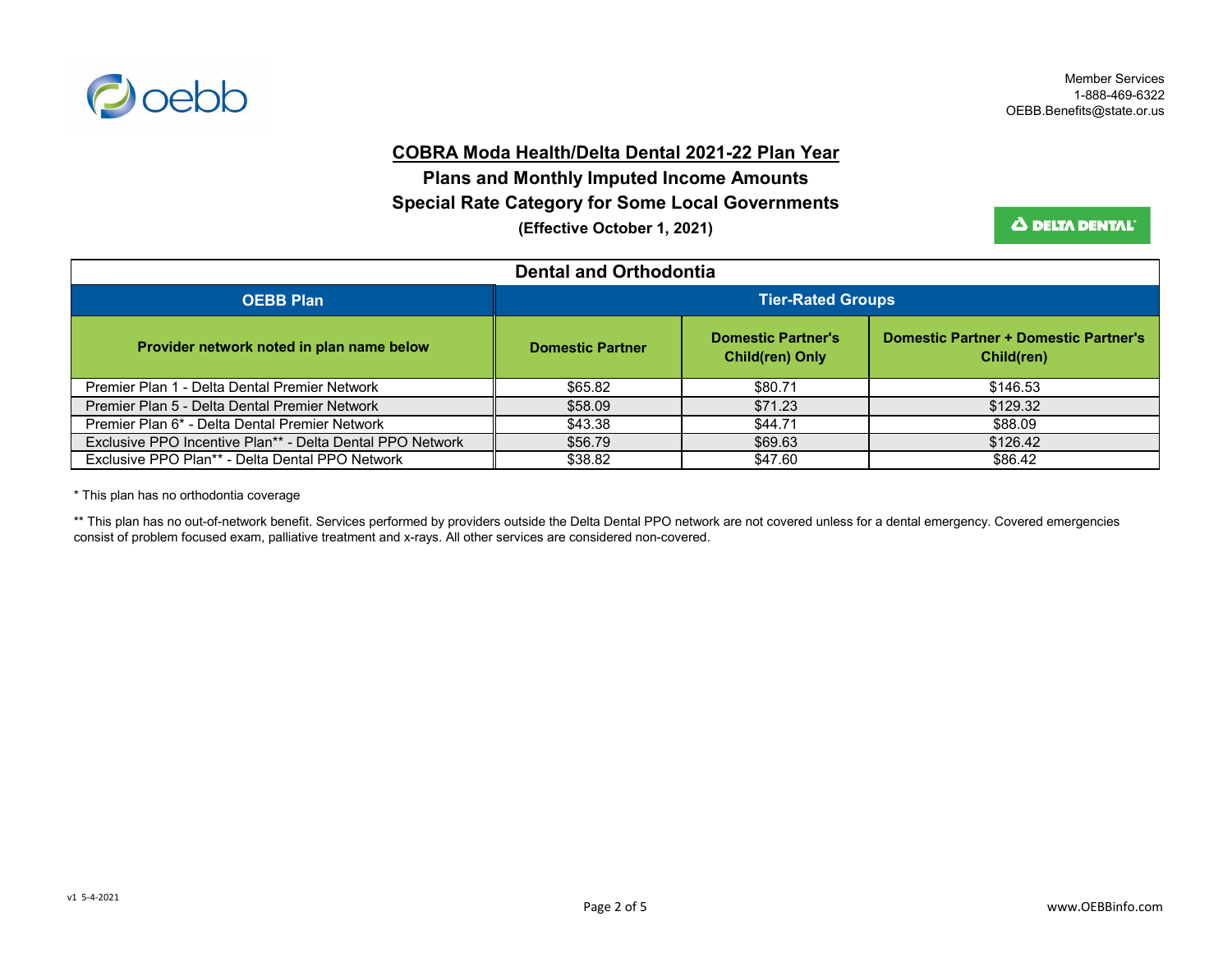

### **COBRA Kaiser Permanente 2021-22 Plan Year**

**Plans and Monthly Imputed Income Amounts (Effective October 1, 2021) Special Rate Category for Some Local Governments**



| <b>Medical and Pharmacy</b>                                                           |                         |                                                     |                                                            |
|---------------------------------------------------------------------------------------|-------------------------|-----------------------------------------------------|------------------------------------------------------------|
| <b>OEBB Plan</b>                                                                      | Tier-Rated Groups       |                                                     |                                                            |
| Must use Kaiser Permanente facilities and providers for all<br>non-emergency services | <b>Domestic Partner</b> | <b>Domestic Partner's</b><br><b>Child(ren) Only</b> | <b>Domestic Partner + Domestic Partner's</b><br>Child(ren) |
| Kaiser Medical Plan 1                                                                 | \$909.18                | \$681.89                                            | \$1.591.07                                                 |
| Kaiser Medical Plan 2A                                                                | \$752.32                | \$563.54                                            | \$1,315.86                                                 |
| Kaiser Medical Plan 2B                                                                | \$728.36                | \$545.56                                            | \$1,273.92                                                 |
| Kaiser Medical Plan 3*                                                                | \$555.14                | \$415.54                                            | \$970.68                                                   |

\* This plan MAY be paired with an HSA (Health Savings Account), but the HSA is not required. Pharmacy is included in this plan as any other covered medical expense. Rx's are applied to the deductible. Once the deductible is met Rx's are paid at the same level as other covered medical expenses.

| <b>Dental and Orthodontia</b>                                                         |                          |                                                     |                                                            |
|---------------------------------------------------------------------------------------|--------------------------|-----------------------------------------------------|------------------------------------------------------------|
| <b>OEBB Plan</b>                                                                      | <b>Tier-Rated Groups</b> |                                                     |                                                            |
| Must use Kaiser Permanente facilities and providers for all<br>non-emergency services | <b>Domestic Partner</b>  | <b>Domestic Partner's</b><br><b>Child(ren) Only</b> | <b>Domestic Partner + Domestic Partner's</b><br>Child(ren) |
| Kaiser Dental Plan                                                                    | \$89.46                  | \$67.09                                             | \$156.55                                                   |

| Vision                                                                                |                          |                                                     |                                                            |
|---------------------------------------------------------------------------------------|--------------------------|-----------------------------------------------------|------------------------------------------------------------|
| <b>OEBB Plan</b>                                                                      | <b>Tier-Rated Groups</b> |                                                     |                                                            |
| Must use Kaiser Permanente facilities and providers for all<br>non-emergency services | <b>Domestic Partner</b>  | <b>Domestic Partner's</b><br><b>Child(ren) Only</b> | <b>Domestic Partner + Domestic Partner's</b><br>Child(ren) |
| Kaiser Vision Plan                                                                    | \$9.83                   | \$7.38                                              | \$17.21                                                    |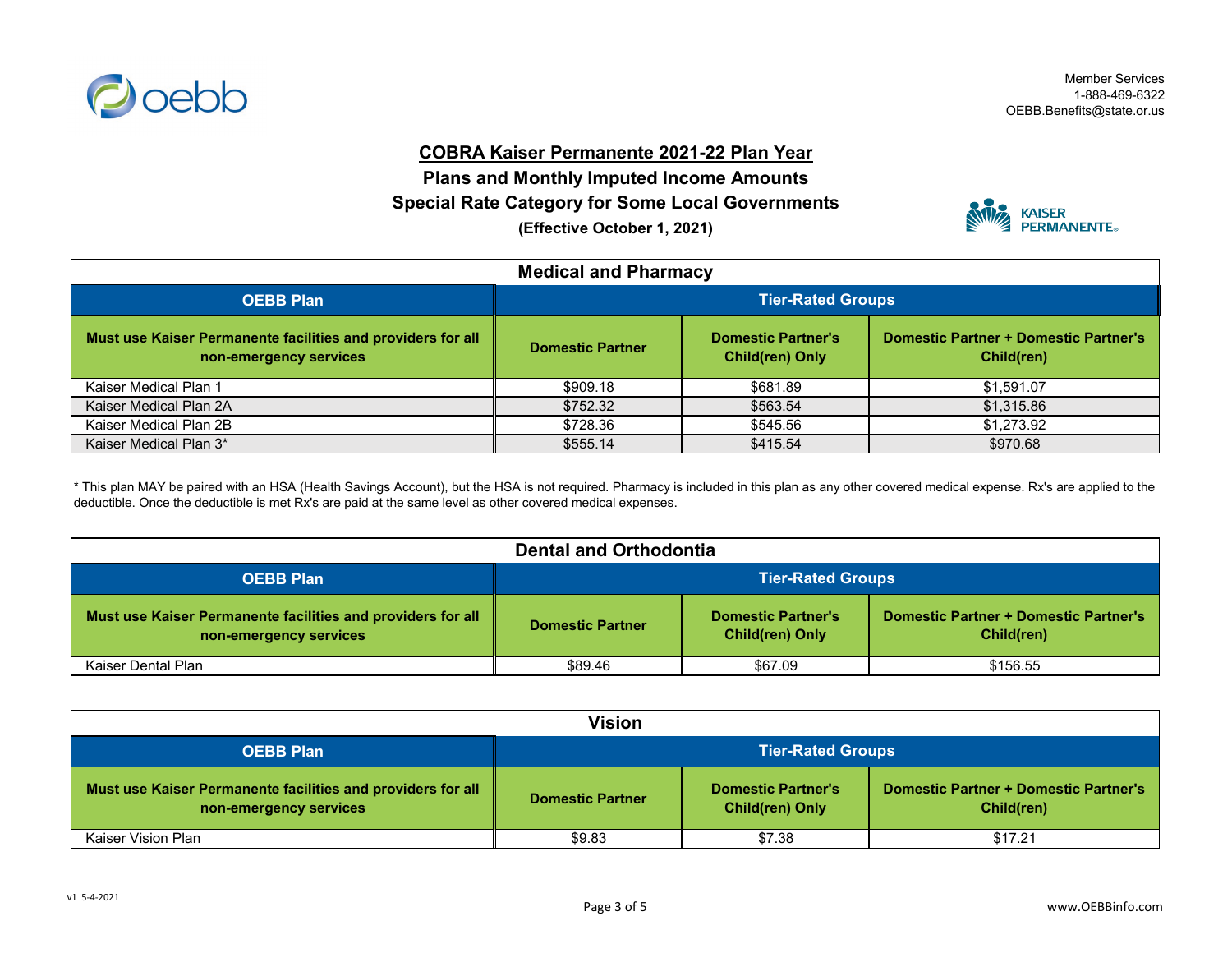

## **COBRA Williamette Dental Group 2021-22 Plan Year**

**(Effective October 1, 2021) Special Rate Category for Some Local Governments Plans and Monthly Imputed Income Amounts**



| <b>Dental and Orthodontia</b>                                                                  |                          |                                                     |                                                            |
|------------------------------------------------------------------------------------------------|--------------------------|-----------------------------------------------------|------------------------------------------------------------|
| <b>OEBB Plan</b>                                                                               | <b>Tier-Rated Groups</b> |                                                     |                                                            |
| Must use Willamette Dental Group facilities and providers for   <br>all non-emergency services | <b>Domestic Partner</b>  | <b>Domestic Partner's</b><br><b>Child(ren) Only</b> | <b>Domestic Partner + Domestic Partner's</b><br>Child(ren) |
| Willamette Dental Plan                                                                         | \$47.53                  | \$53.73                                             | \$101.26                                                   |